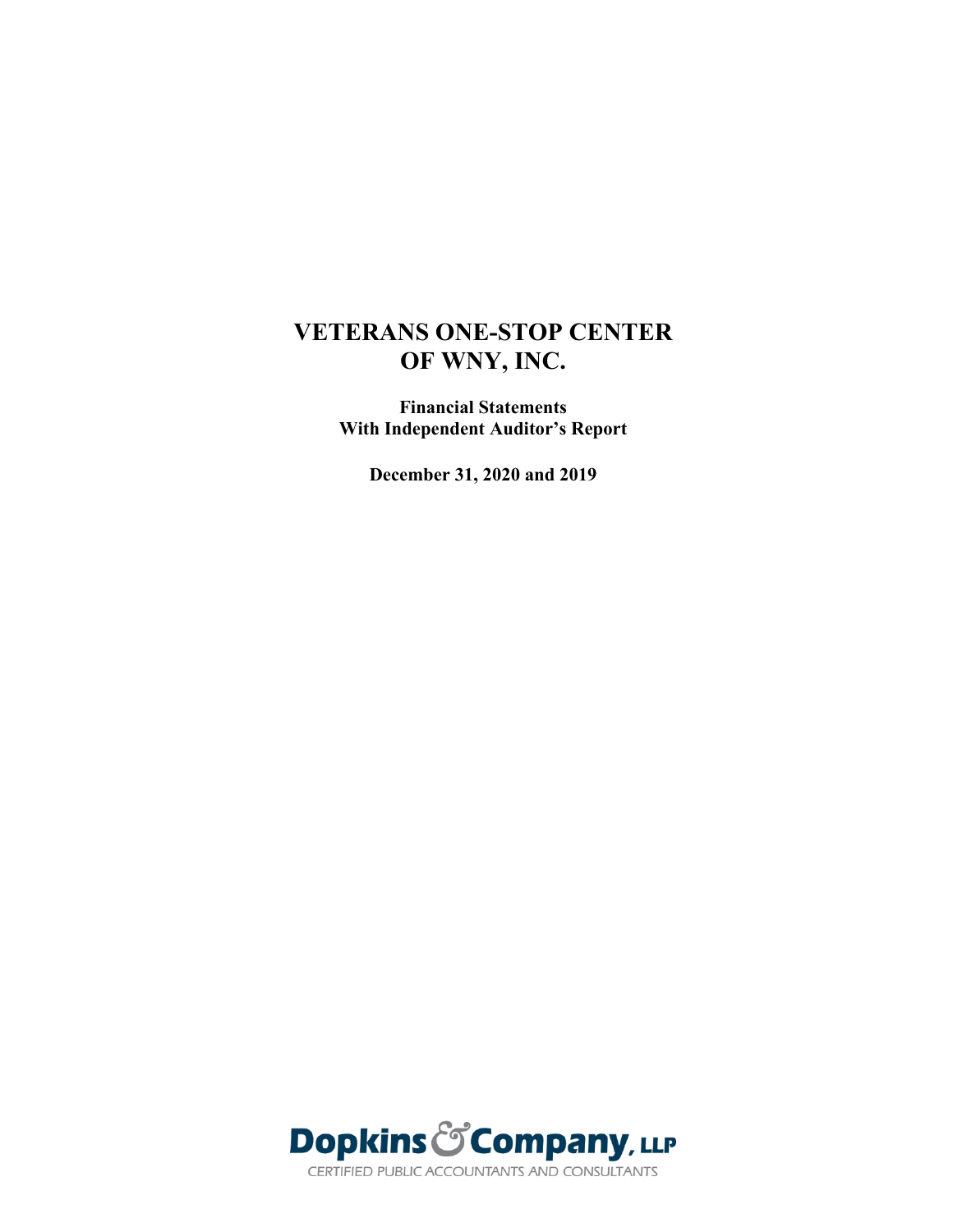# **CONTENTS**

| <b>INDEPENDENT AUDITOR'S REPORT</b>                |          |
|----------------------------------------------------|----------|
| ON THE FINANCIAL STATEMENTS                        |          |
| FINANCIAL STATEMENTS                               |          |
| Statements of financial position                   | 2        |
| Statements of activities and changes in net assets | 3        |
| Statements of functional expenses                  |          |
| Statements of cash flows                           | 5        |
| Notes to financial statements                      | $6 - 11$ |
|                                                    |          |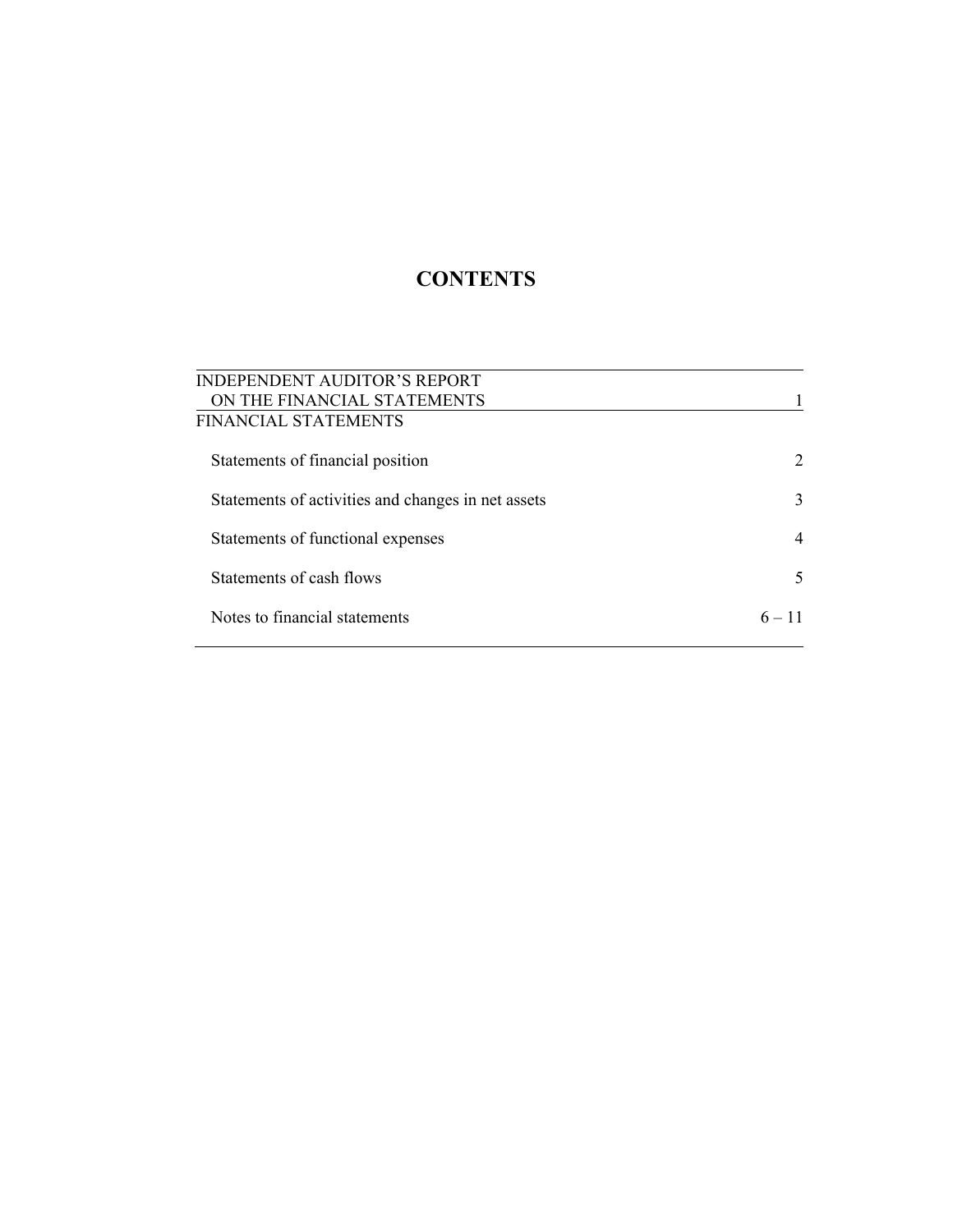

## **INDEPENDENT AUDITOR'S REPORT**

To the Board of Trustees Veterans One-Stop Center of WNY, Inc. Buffalo, New York

#### **Report on the Financial Statements**

We have audited the accompanying financial statements of Veterans One-Stop Center of WNY, Inc. (the Agency), which comprise the statements of financial position as of December 31, 2020 and 2019, and the related statements of activities and changes in net assets, functional expenses, and cash flows for the years then ended, and the related notes to the financial statements.

#### **Management's Responsibility for the Financial Statements**

Management is responsible for the preparation and fair presentation of these financial statements in accordance with accounting principles generally accepted in the United States of America; this includes the design, implementation, and maintenance of internal control relevant to the preparation and fair presentation of financial statements that are free from material misstatement, whether due to fraud or error.

#### **Auditor's Responsibility**

Our responsibility is to express an opinion on these financial statements based on our audits. We conducted our audits in accordance with auditing standards generally accepted in the United States of America. Those standards require that we plan and perform the audit to obtain reasonable assurance about whether the financial statements are free of material misstatement.

An audit involves performing procedures to obtain audit evidence about the amount and disclosures in the financial statements. The procedures selected depend on the auditor's judgment, including the assessment of the risks of material misstatement of the financial statements, whether due to fraud or error. In making those risk assessments, the auditor considers internal control relevant to the entity's preparation and fair presentation of the financial statements in order to design audit procedures that are appropriate in the circumstances, but not for the purpose of expressing an opinion on the effectiveness of the entity's internal control. Accordingly, we express no such opinion. An audit also includes evaluating the appropriateness of accounting policies used and the reasonableness of significant accounting estimates made by management, as well as evaluating the overall presentation of the financial statements.

We believe that the audit evidence we have obtained is sufficient and appropriate to provide a basis for our audit opinion.

#### **Opinion**

In our opinion, the financial statements referred to above present fairly, in all material respects, the financial position of Veterans One-Stop Center of WNY, Inc. as of December 31, 2020 and 2019, and the changes in its net assets and its cash flows for the years then ended in accordance with accounting principles generally accepted in the United States of America.

Doptins & Company, LLP

CERTIFIED PUBLIC ACCOUNTANTS

March 22, 2021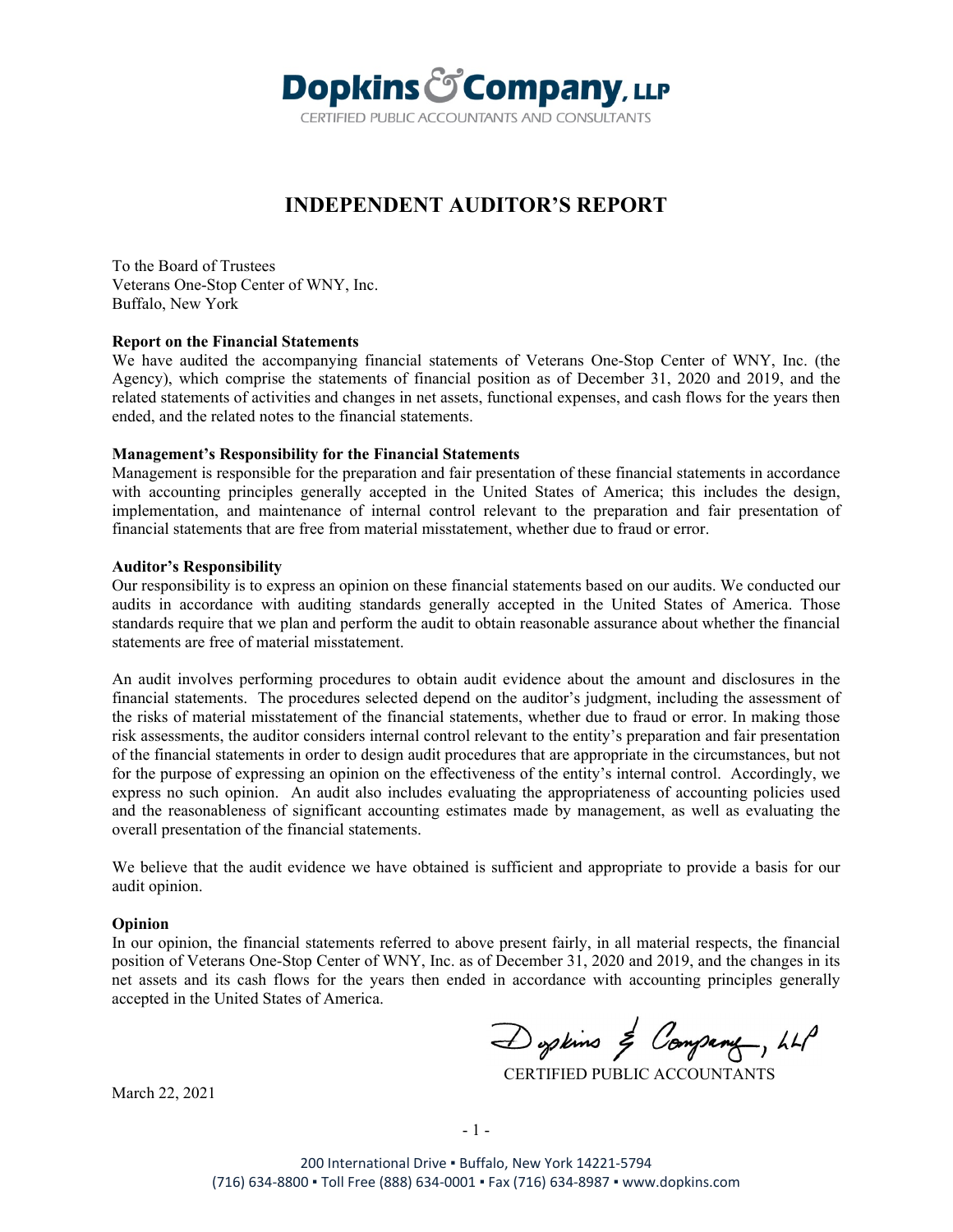# **STATEMENTS OF FINANCIAL POSITION**

**December 31, 2020 and 2019**

| <b>ASSETS</b>                           | 2020          | 2019          |
|-----------------------------------------|---------------|---------------|
| <b>Current Assets</b>                   |               |               |
| Cash                                    | S.<br>258,710 | \$<br>45,941  |
| Grants and contributions receivable     | 197,946       | 213,790       |
| Prepaid expenses                        | 10,329        | 4,541         |
| <b>Total current assets</b>             | 466,985       | 264,272       |
| Property and Equipment, net             | 14,334        | 26,138        |
| <b>Total assets</b>                     | \$481,319     | \$290,410     |
| <b>LIABILITIES AND NET ASSETS</b>       |               |               |
| <b>Current Liabilities</b>              |               |               |
| Accounts payable                        | \$<br>24,959  | \$<br>49,506  |
| Accrued expenses                        | 33,081        | 34,217        |
| Refundable advances                     | 180,000       |               |
| <b>Total current liabilities</b>        | 238,040       | 83,723        |
| Net Assets Without Donor Restrictions   | 243,279       | 206,687       |
| <b>Total liabilities and net assets</b> | 481,319       | 290,410<br>\$ |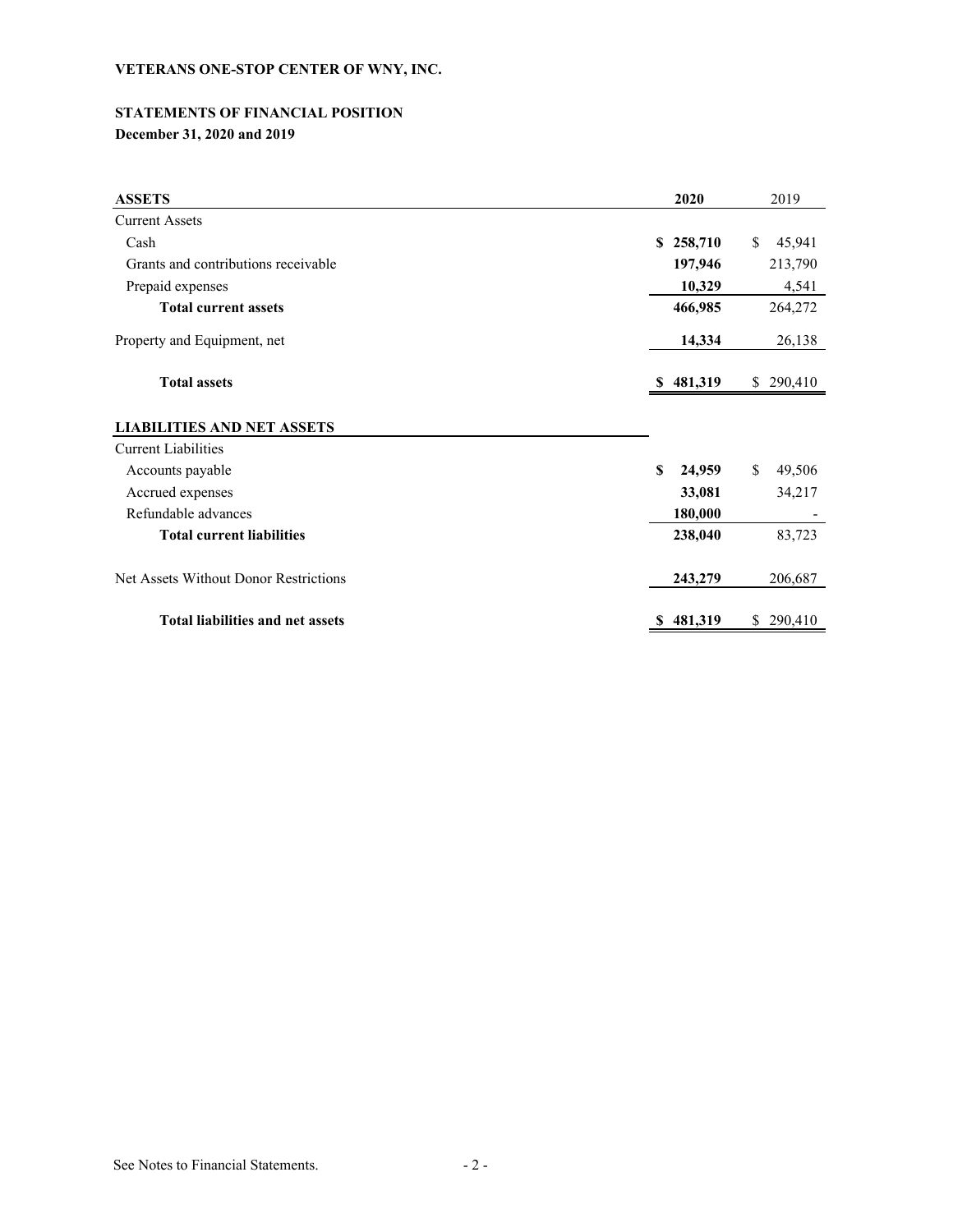## **STATEMENTS OF ACTIVITIES AND CHANGES IN NET ASSETS Years Ended December 31, 2020 and 2019**

|                                                                        |             | 2020                          |              | 2019                        |
|------------------------------------------------------------------------|-------------|-------------------------------|--------------|-----------------------------|
| Revenue:                                                               |             |                               |              |                             |
| Contributions:                                                         |             |                               |              |                             |
| Corporate and foundation                                               | $\mathbf S$ | 303,205                       | $\mathbb{S}$ | 382,138                     |
| Individuals                                                            |             | 84,482                        |              | 106,290                     |
| Federated organizations                                                |             | 41,527                        |              | 15,000                      |
| In-kind donations                                                      |             | 4,544                         |              | 48,274                      |
| Contracts and program income                                           |             | 701,522                       |              | 636,206                     |
| Other income (Note 8)                                                  |             | 139,754                       |              |                             |
| <b>Total revenue</b>                                                   |             | 1,275,034                     |              | 1,187,908                   |
| Expenses:<br>Program services<br>Management and general<br>Fundraising |             | 1,098,604<br>136,428<br>3,410 |              | 980,347<br>157,846<br>4,490 |
| <b>Total expenses</b>                                                  |             | 1,238,442                     |              | 1,142,683                   |
| Change in net assets                                                   |             | 36,592                        |              | 45,225                      |
| Net assets:                                                            |             |                               |              |                             |
| Balance, beginning of year                                             |             | 206,687                       |              | 161,462                     |
| Balance, end of year                                                   | -S          | 243,279                       | \$           | 206,687                     |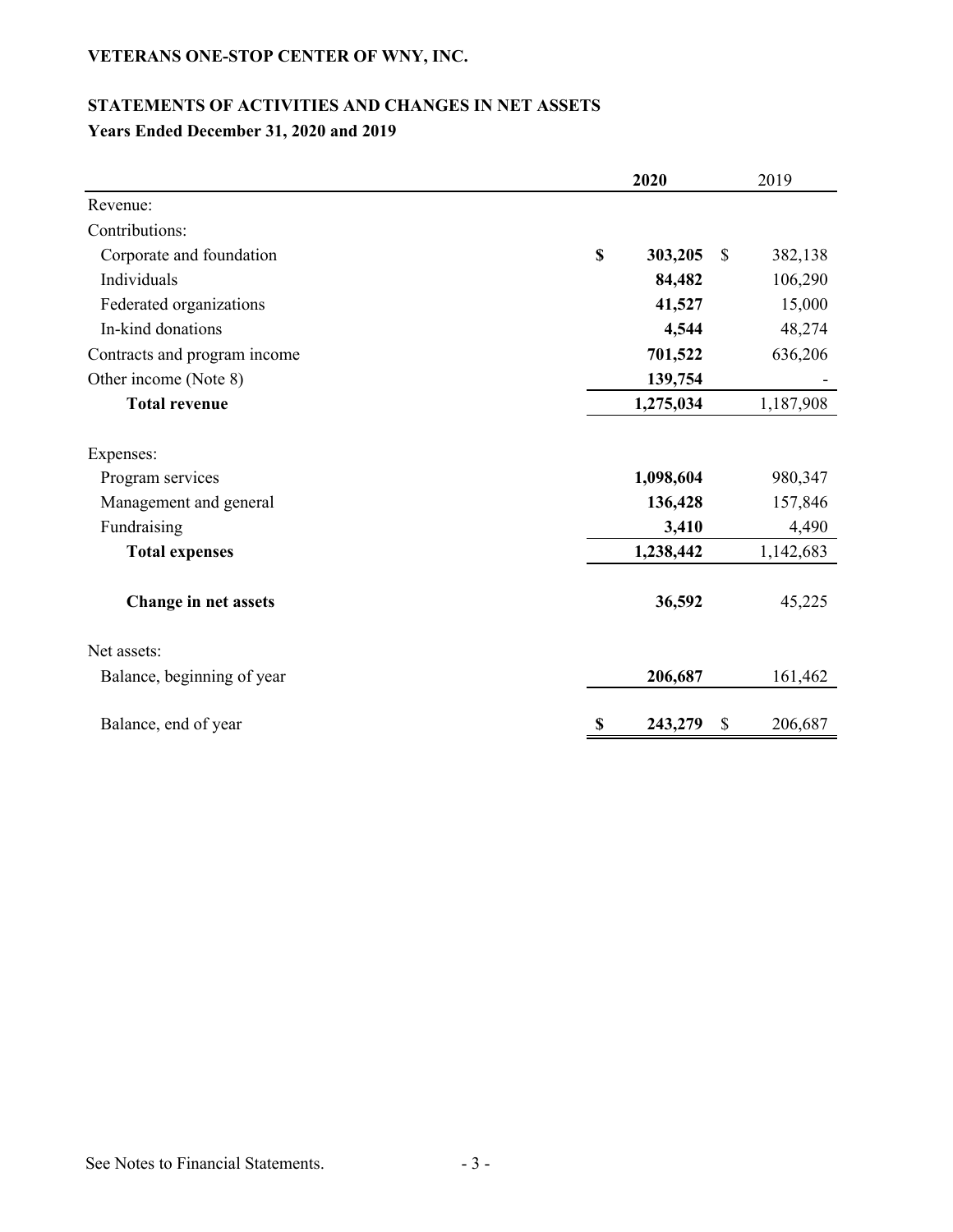## **STATEMENTS OF FUNCTIONAL EXPENSES**

**Years Ended December 31, 2020 and 2019**

|                                      | 2020            |              |                          | 2019         |               |                          |             |                       |                                    |
|--------------------------------------|-----------------|--------------|--------------------------|--------------|---------------|--------------------------|-------------|-----------------------|------------------------------------|
|                                      | Program         | Management   |                          |              | Program       |                          | Management  |                       |                                    |
|                                      | <b>Services</b> | and General  | <b>Fundraising</b>       | Total        | Services      |                          | and General | Fundraising           | Total                              |
| Salaries                             | 475,702<br>S    | 77,440<br>S  | -S<br>$\blacksquare$     | 553,142<br>S | \$<br>503,349 | <sup>S</sup>             | 81,940      | <sup>S</sup>          | 585,289                            |
| Payroll taxes and benefits           | 98,074          | 15,965       | $\blacksquare$           | 114,039      | 101,984       |                          | 16,602      |                       | 118,586<br>$\sim$                  |
| <b>Total payroll expenses</b>        | 573,776         | 93,405       | $\blacksquare$           | 667,181      | 605,333       |                          | 98,542      |                       | 703,875<br>$\blacksquare$          |
|                                      |                 |              |                          |              |               |                          |             |                       |                                    |
| Advertising, marketing and promotion | 22,805          |              | $\blacksquare$           | 22,805       | 33,079        |                          |             |                       | 33,079<br>$\blacksquare$           |
| Contract services                    | 69,717          |              | $\overline{\phantom{a}}$ | 69,717       | 78,251        |                          |             |                       | 78,251                             |
| Depreciation                         | 11,096          | 708          | $\overline{\phantom{0}}$ | 11,804       | 11,096        |                          | 708         |                       | 11,804                             |
| Emergency housing assistance         | 262,415         |              | $\blacksquare$           | 262,415      | 31,154        |                          | 1,989       |                       | 33,143                             |
| Fundraising                          |                 |              | 3,410                    | 3,410        |               |                          |             | 4,490                 | 4,490                              |
| In-kind expense                      | 4,544           |              |                          | 4,544        | 18,274        |                          | 30,000      |                       | 48,274                             |
| Insurance                            | 22,141          | 1,413        | $\overline{\phantom{a}}$ | 23,554       | 19,196        |                          | 1,225       |                       | 20,421<br>$\overline{\phantom{a}}$ |
| Occupancy                            | 62,420          | 3,984        | $\overline{\phantom{0}}$ | 66,404       | 126,916       |                          | 8,101       |                       | 135,017<br>$\sim$                  |
| Office supplies                      | 3,374           | 215          |                          | 3,589        | 8,748         |                          | 558         |                       | 9,306                              |
| Professional fees                    |                 | 32,850       | $\blacksquare$           | 32,850       |               | $\overline{\phantom{a}}$ | 14,254      |                       | 14,254<br>$\overline{\phantom{a}}$ |
| Technology and infrastructure        | 57,564          | 3,674        | $\overline{\phantom{a}}$ | 61,238       | 34,166        |                          | 2,181       |                       | 36,347<br>$\overline{\phantom{a}}$ |
| Travel and meetings                  | 8,752           | 179          |                          | 8,931        | 14,134        |                          | 288         |                       | 14,422                             |
| <b>Total expenses</b>                | \$1,098,604     | 136,428<br>S | 3,410<br>\$.             | \$1,238,442  | \$<br>980,347 | S                        | 157,846     | 4,490<br><sup>S</sup> | \$1,142,683                        |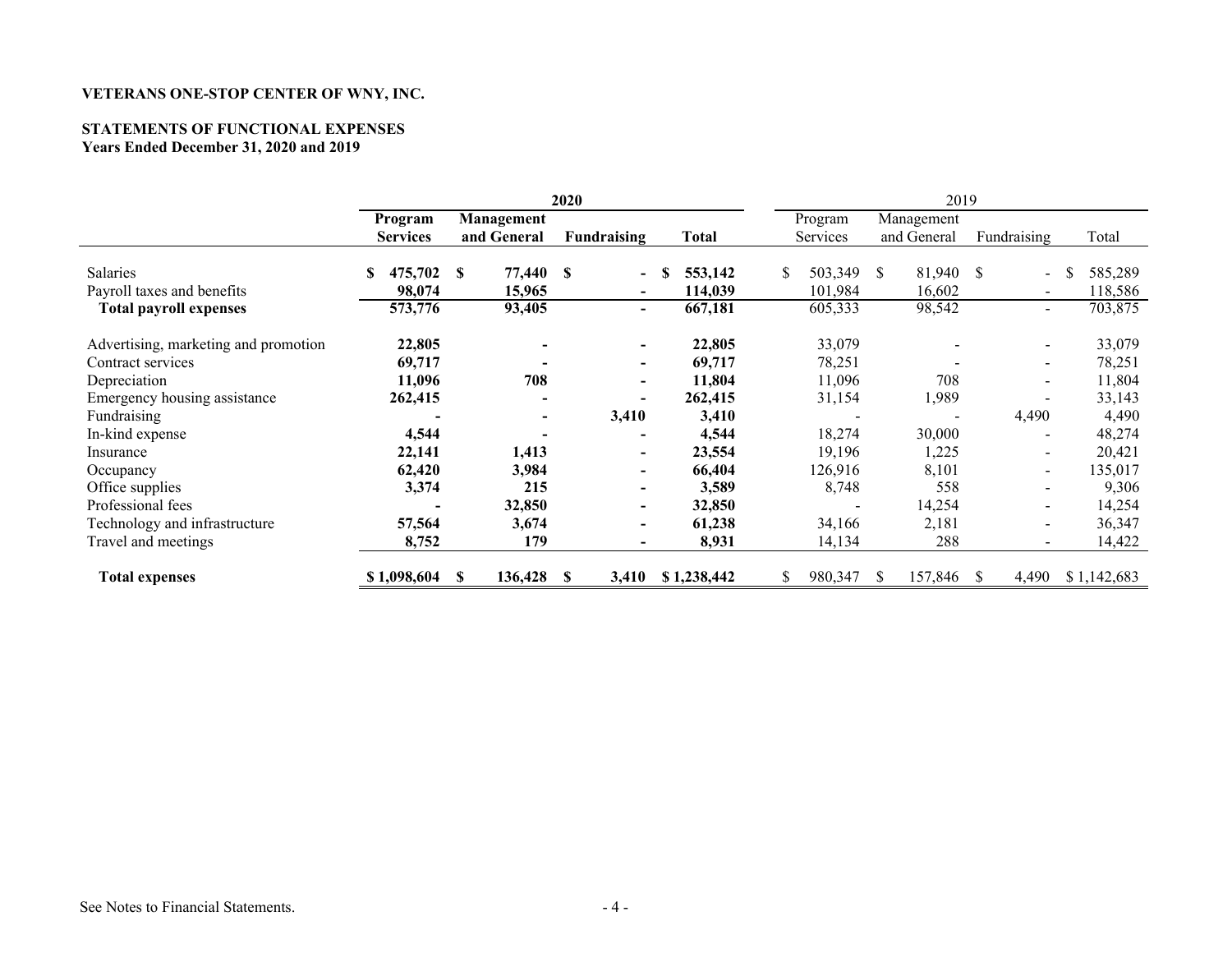## **STATEMENTS OF CASH FLOWS**

## **Years Ended December 31, 2020 and 2019**

|                                                      | 2020         | 2019                   |
|------------------------------------------------------|--------------|------------------------|
| Cash Flows From Operating Activities                 |              |                        |
| Change in net assets                                 | 36,592<br>\$ | 45,225<br><sup>S</sup> |
| Adjustments to reconcile change in net assets to net |              |                        |
| cash provided by operating activities:               |              |                        |
| Depreciation                                         | 11,804       | 11,804                 |
| (Increase) decrease in:                              |              |                        |
| Grants and contributions receivable                  | 15,844       | (31, 354)              |
| Prepaid expenses                                     | (5,788)      |                        |
| Increase (decrease) in:                              |              |                        |
| Accounts payable                                     | (24, 547)    | 1,062                  |
| Accrued expenses                                     | (1, 136)     | 46                     |
| Refundable advances                                  | 180,000      |                        |
| Net cash provided by operating activities            | 212,769      | 26,783                 |
| Cash Flows From Financing Acitivities                |              |                        |
| Net repayments under note payable, bank              |              | (20,000)               |
| Net cash used in operating activities                |              | (20,000)               |
| Net increase in cash                                 | 212,769      | 6,783                  |
| Cash:                                                |              |                        |
| Beginning of year                                    | 45,941       | 39,158                 |
| End of year                                          | 258,710<br>S | \$<br>45,941           |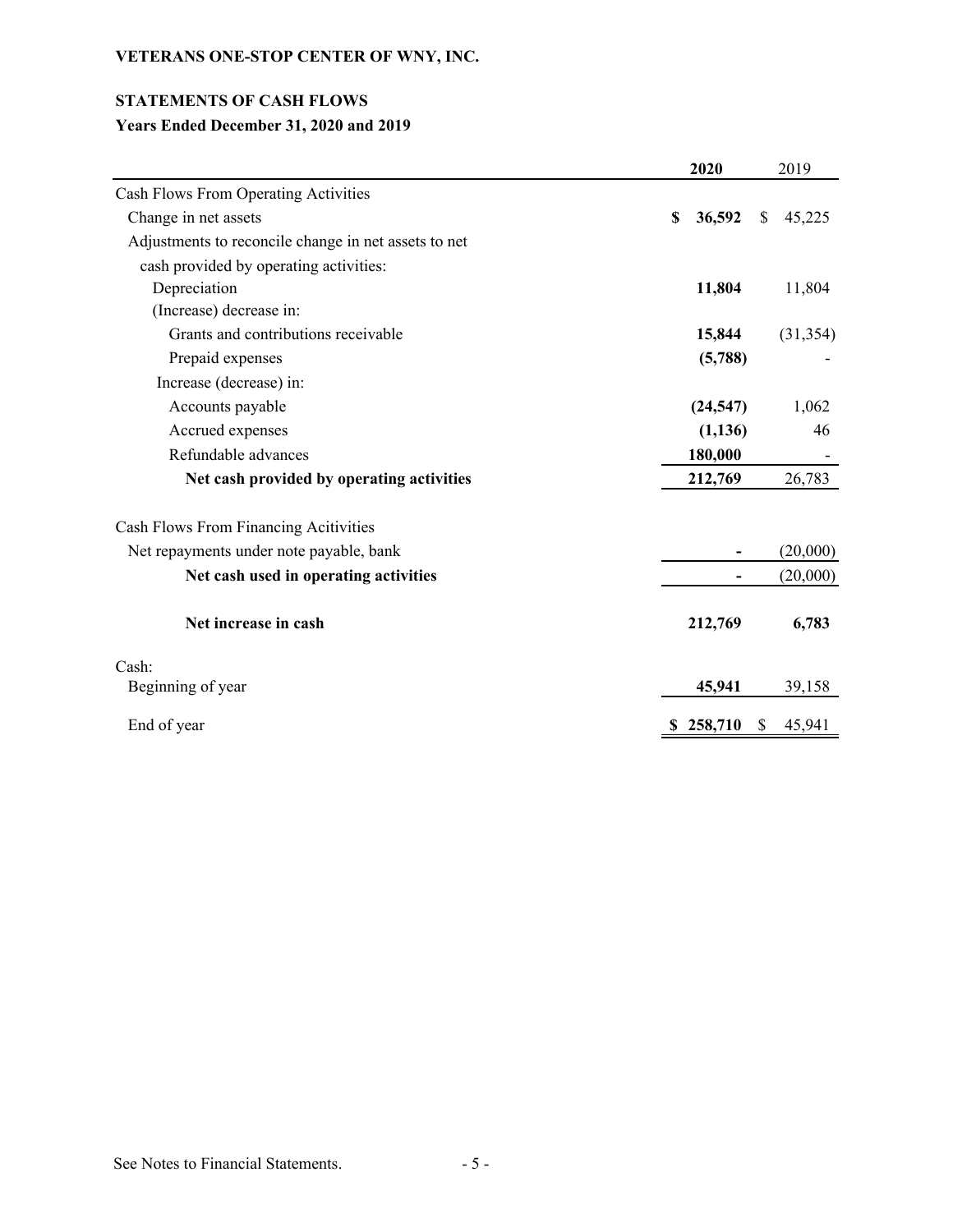#### **NOTES TO FINANCIAL STATEMENTS**

#### **Note 1. Nature of Activities and Significant Accounting Policies**

#### Nature of activities:

Veterans One-Stop Center of WNY, Inc. (the Agency) is an advocacy nonprofit collaborative agency empowering veterans, veteran families, and service members in achieving economic success, housing stability, and emotional health and well-being in support of their transition to civilian life.

The Agency empowers veterans by facilitating access to local, regional, and national-level opportunities and resources that offer value to and increase the self sufficiency of all veterans, service members, and military families. By utilizing a collective impact model, coordinated by, through and with a collaborative integrated care management approach, the Agency strengthens community support for veterans. Through innovative public and private partnerships, the Agency supports empowerment through linkages to community-based resources and opportunities. The Agency advocates for the support of veterans, service members, and military families as they successfully transition into the civilian world as civic assets and leaders, as the Agency strives to develop veteran-ready communities.

A summary of the Agency's significant accounting policies follows:

#### Cash:

The Agency maintains its cash in bank deposit accounts which, at times, may exceed federally insured limits. The Agency has not experienced any losses in such accounts. The Agency believes it is not exposed to any significant credit risk with respect to these accounts.

#### Accounts receivable:

Accounts receivable for services provided are recorded at the amount the Agency expects to be reimbursed based upon prices negotiated with the customers, or contract arrangements with governmental agencies. Management determines the allowance for doubtful accounts by identifying troubled accounts and using historical experience applied to an aging of accounts. Accounts receivable are written off when deemed uncollectible. Recoveries of receivables previously written off are recorded when received. Management has determined that no allowance for doubtful accounts is necessary as of December 31, 2020 or 2019.

#### Property and equipment:

Property and equipment are stated at cost. Depreciation is computed using the straight-line method over the following estimated useful lives.

|                       | Years |
|-----------------------|-------|
| Leasehold improvement | 15    |
| Vehicle               |       |
| Computer equipment    |       |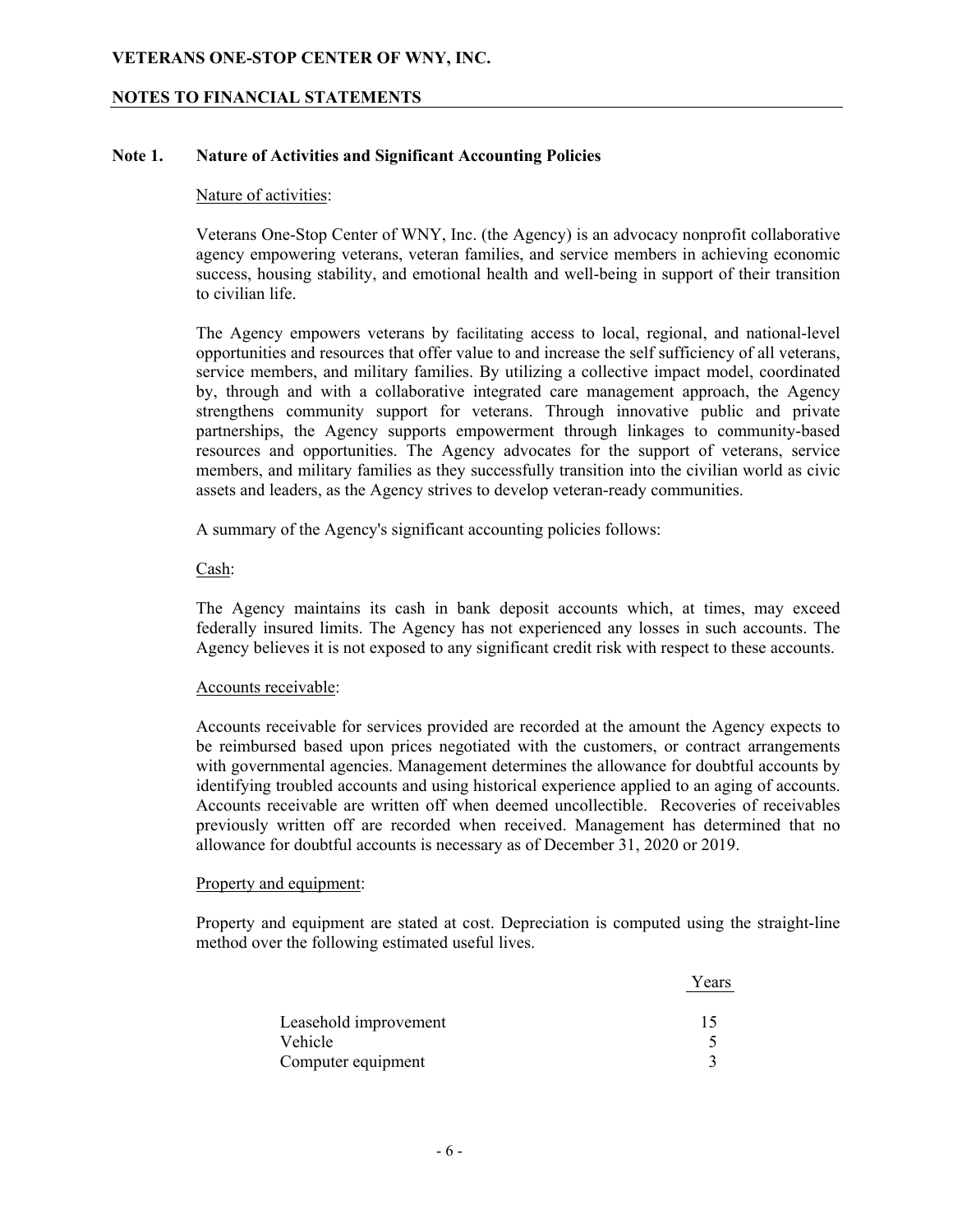#### **NOTES TO FINANCIAL STATEMENTS**

#### **Note 1. Nature of Activities and Significant Accounting Policies (Continued)**

#### Net assets:

The Agency is required to report information regarding its financial position and activities according to two classes of net assets: without donor restrictions and with donor restrictions. Net assets with donor restrictions are those whose use has been limited by donors to a specific time period or purpose. The Agency does not have any net assets with donor restrictions.

#### Contributions:

All contributions are considered to be available for unrestricted use unless specifically restricted by a donor. Contributions received and unconditional promises to give are measured at their fair values and are reported as an increase in net assets. Conditional pledges are recognized as revenue when the stipulated conditions have been met.

The Agency reports gifts of cash and investments as support with donor restrictions if they are received with donor stipulations that limit the use of the donated assets. When a donor restriction expires, that is, when a stipulated time restriction ends or purpose restriction is accomplished, the related net assets with donor restrictions are reclassified to net assets without donor restrictions and reported in the statements of activities and changes in net assets as net assets released from restrictions.

The Agency reports gifts of land, buildings and equipment as support without donor restrictions unless explicit donor stipulations specify how the donated assets must be used. Gifts of long-lived assets with explicit restrictions that specify how the assets are to be used and gifts of cash or other assets that must be used to acquire long-lived assets are reported as support with donor restrictions. Absent explicit donor stipulations about how long those longlived assets must be maintained, the Agency reports expirations of donor restrictions when the donated or acquired long-lived assets are placed in service.

Donor restricted contributions whose restrictions are met in the same reporting periods are reported as support without donor restrictions in the statements of activities and changes in net assets.

#### Advertising:

The Agency incurs advertising and marketing costs both to promote the Agency and to fulfill its outreach services under various program requirements. Advertising, marketing and promotion costs incurred during the years ended December 31, 2020 and 2019 amounted to \$22,805 and \$33,079, respectively.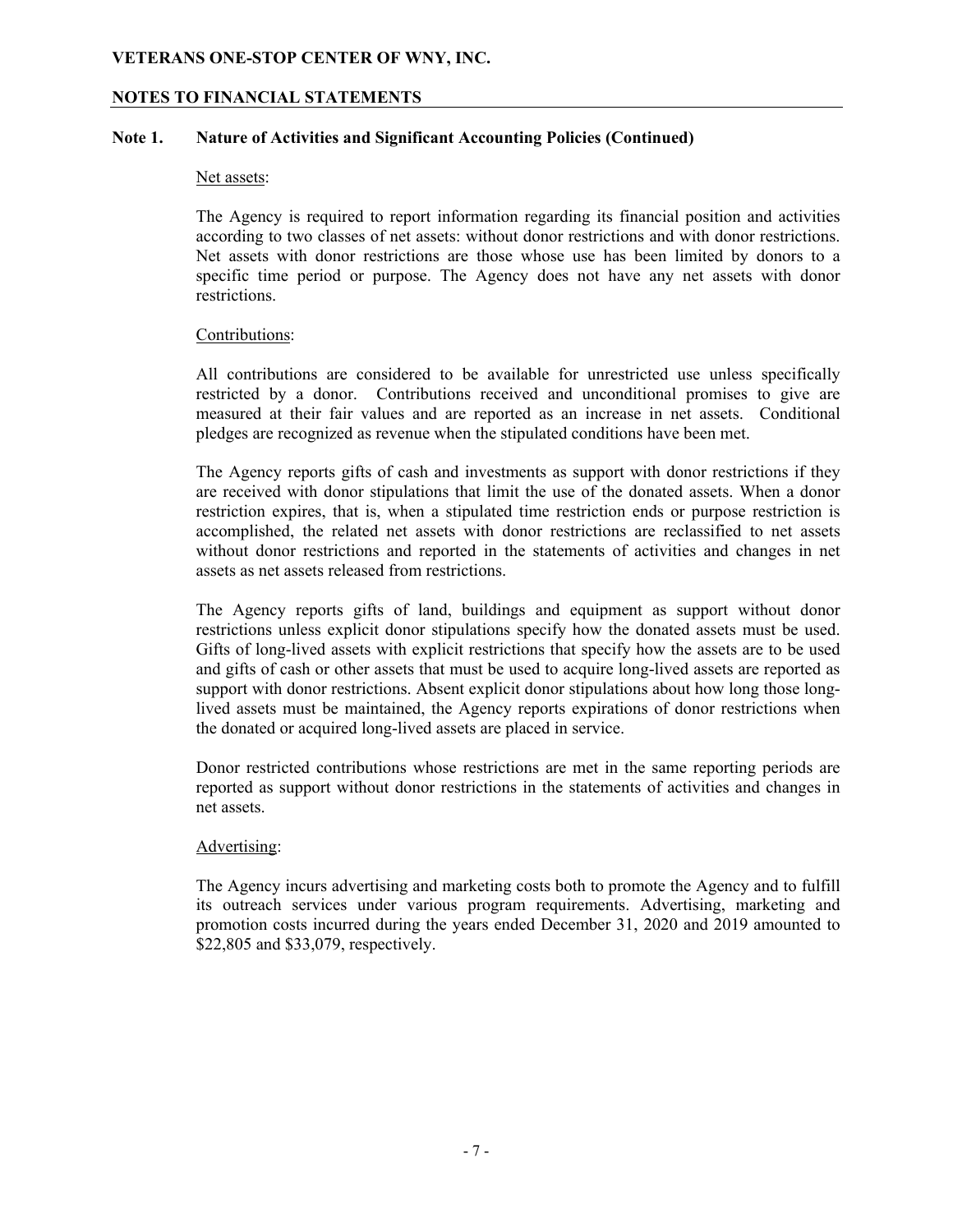#### **NOTES TO FINANCIAL STATEMENTS**

#### **Note 1. Nature of Activities and Significant Accounting Policies (Continued)**

#### Income taxes:

The Agency is exempt from taxation under Section 501(c) (3) of the Internal Revenue Code. It is highly certain that some positions taken for income tax purposes would be sustained upon examination by the taxing authorities, while others are subject to uncertainty about the merits of the position taken or the amount of the position that would be ultimately sustained. The benefit of a tax position is recognized in the financial statements only to the extent that an uncertain tax position, if any, is attributable to the Agency. The tax returns for the tax years 2017 through 2020 remain subject to examination by the Internal Revenue Service for U.S. Federal tax purposes and also by New York State for state tax purposes.

#### Methods used for allocation of expenses between program and support services:

The financial statements report certain categories of expenses that are attributable to one or more programs or supporting functions of the Agency. Those expenses include occupancy costs, IT costs and insurance, and facility maintenance. All of these expenses are allocated to the program or supporting functions based on time spent by specific individuals performing the functions or the square footage of the space the programs or functions occupy.

#### Use of estimates:

The preparation of financial statements in conformity with accounting principles generally accepted in the United States of America requires management to make estimates and assumptions that affect the reported amounts of assets and liabilities and disclosure of contingent assets and liabilities at the date of the financial statements and the reported amounts of revenues and expenses during the reporting period. Actual results could differ from those estimates.

#### Accounting pronouncement not yet adopted:

Accounting Standards Update 2016-02, *Leases,* will require entities to recognize assets and liabilities for leases that are longer than 12 months including operating leases existing at the date the standard becomes effective. ASU 2016-02 must be adopted by the Agency for their year ending December 31, 2021, although earlier application is permitted. As disclosed in Note 6, the expected payments under non-cancelable operating leases are \$77,806 at December 31, 2020. The new standard will require the presentation of these leases in the statement of financial position. Management does not expect a material impact on the statement of activities and changes in net assets.

#### Subsequent events:

Subsequent events have been evaluated through March 22, 2021, which is the date the financial statements were available to be issued.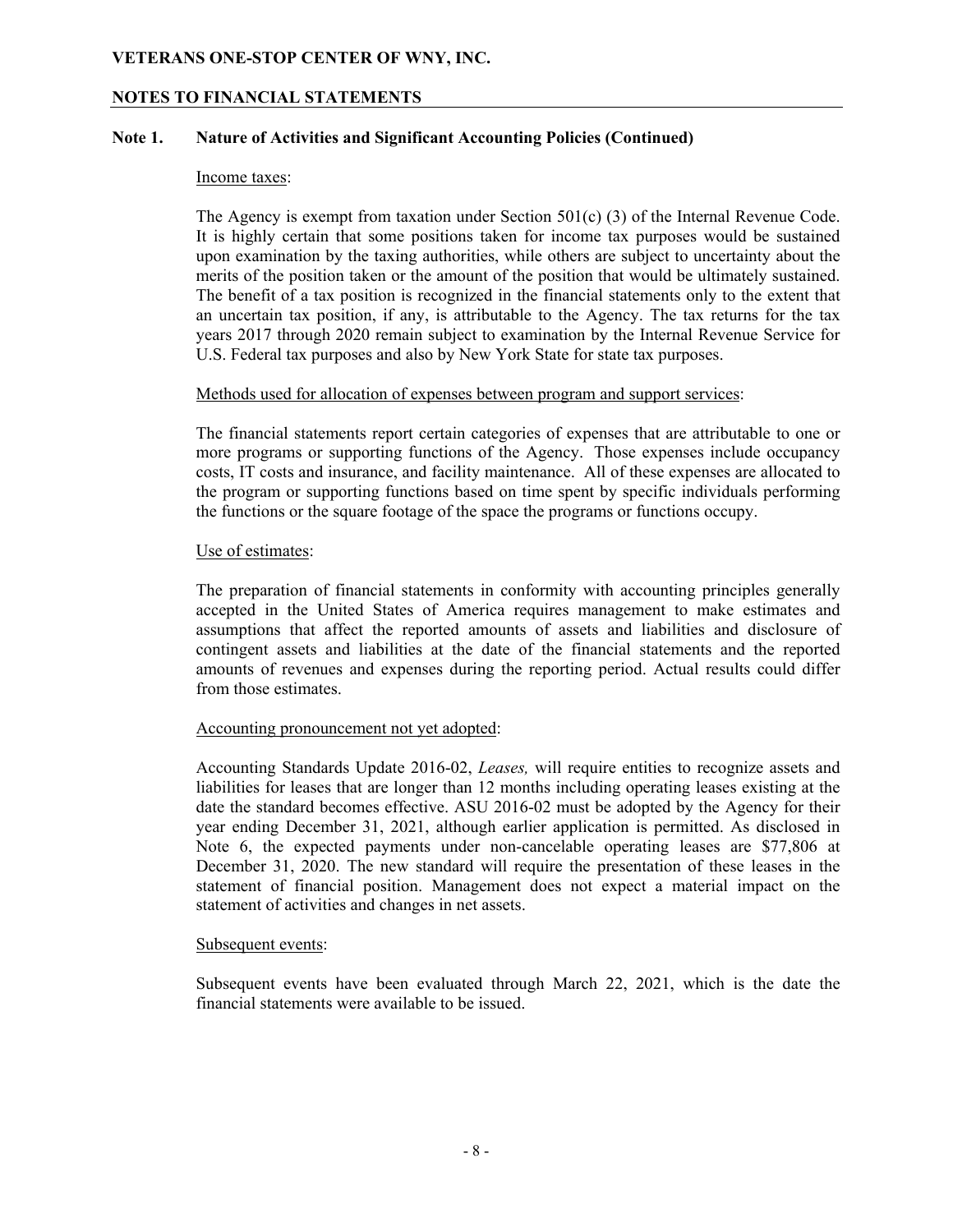#### **NOTES TO FINANCIAL STATEMENTS**

#### **Note 2. Liquidity Management**

As part of the Agency's liquidity management practice, it has a policy to structure its financial assets to be available as its general expenditures, liabilities and other obligations come due. The Agency has the following financial assets available within one year of the balance sheet date to meet cash needs for general expenditure:

| Cash<br>Grants and contributions receivable | \$258,710<br>197,946 |
|---------------------------------------------|----------------------|
|                                             | \$<br>456,656        |

The receivables are subject to implied time restrictions but are expected to be collected within one year.

#### **Note 3. Property and Equipment**

Property and equipment at December 31, 2020 and 2019 consists of the following:

|                               | 2020     |        |     | 2019   |  |
|-------------------------------|----------|--------|-----|--------|--|
| Leasehold improvement         | \$       | 14,132 |     | 14,132 |  |
| Vehicle                       |          | 37,515 |     | 37,515 |  |
| Computer equipment            |          | 10,077 |     | 10,077 |  |
|                               |          | 61,724 |     | 61,724 |  |
| Less accumulated depreciation |          | 47,390 |     | 35,586 |  |
|                               | <b>S</b> | 14,334 | \$. | 26,138 |  |

#### **Note 4. Note Payable**

At December 31, 2019, the Agency had a line of credit agreement with a maximum borrowing capacity of \$110,000. The agreement expired on December 31, 2020 with the retirement of the Agency's former President. In March 2021, the Agency entered into a line of credit agreement with maximum borrowing capacity of \$150,000.

#### **Note 5. In-Kind Donations and Expenses**

Donated goods and services for the years ended December 31, 2020 and 2019 consist of the following:

|                                                                                                                                       | 2020 |       | 2019             |  |
|---------------------------------------------------------------------------------------------------------------------------------------|------|-------|------------------|--|
| Sporting events, concert tickets and other events and<br>volunteers with specialized skills<br>Accounting and human resource services |      | 4.544 | 18,274<br>30,000 |  |
|                                                                                                                                       |      | 4.544 | 48.274           |  |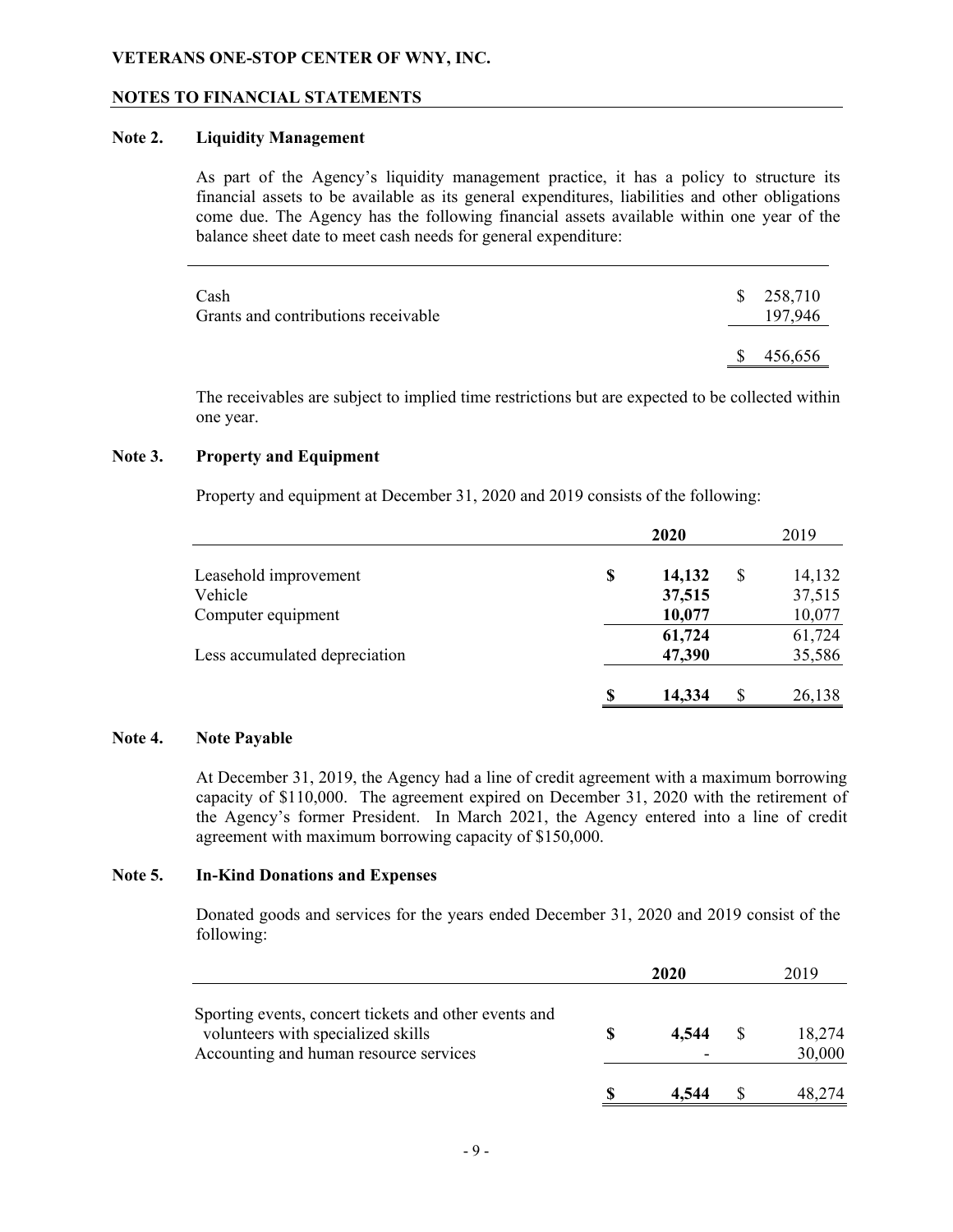#### **NOTES TO FINANCIAL STATEMENTS**

#### **Note 6. Leases**

The Agency leases its facilities under the terms of a non-cancelable operating lease expiring in March 2022, and under month-to-month rentals. Future minimum payments under these operating leases amount to \$62,245 and \$15,561 for the years ending December 31, 2020 and 2021, respectively.

Total rent expense for the years ended December 31, 2020 and 2019 amounted to \$66,137 and \$134,900, respectively, and is included in occupancy expense.

#### **Note 7. Support from Governmental Units**

The Agency receives significant support from various governmental agencies. A significant reduction in the level of this support, if this were to occur, may have a significant effect on the Agency's programs and activities.

#### **Note 8. Coronavirus Pandemic**

On March 13, 2020, the President of the United States of America declared a national state of emergency related to the health pandemic from the COVID-19 virus (Coronavirus Pandemic). As a result of the Coronavirus Pandemic, certain international travel bans and other restrictions by local, federal and foreign governments have been imposed. The overall impact to businesses as a result of the response to the health and safety concerns from the current outbreak is uncertain, however, the Coronavirus Pandemic has caused unavailability of personnel, facility closures and regulatory changes. During 2020, as a result of the Coronavirus Pandemic, New York State issued various orders requiring the temporary closure of all non-essential businesses. Such orders also reduced occupancy capacities for all businesses that were allowed to continue to operate. The Coronavirus Aid, Relief and Economic Security (CARES) Act was enacted on March 27, 2020 in response to the Coronavirus Pandemic. The Agency participated in the following CARES Act program:

#### *Paycheck Protection Program*

The Paycheck Protection Program (PPP) is administered by the U.S. Small Business Administration (SBA). Under this program, the Agency was awarded a loan in the amount of \$139,754. The Agency has the opportunity to have the loan forgiven if it meets the requirements under the PPP including, among others, maintaining or increasing employment levels over a twenty-four week period after receiving the loan. If not forgiven, the loan will bear interest at 1% and will be repaid in monthly installments of principal and interest. Management believes, within reasonable assurance, that the Agency has met the conditions and incurred the expenses necessary for forgiveness of the entire amount of the PPP loan. Additionally, the SBA approved the Agency's forgiveness application on February 21, 2021. As a result, the Agency has recorded other income in the amount of \$139,754 in the accompanying financial statements as of December 31, 2020.